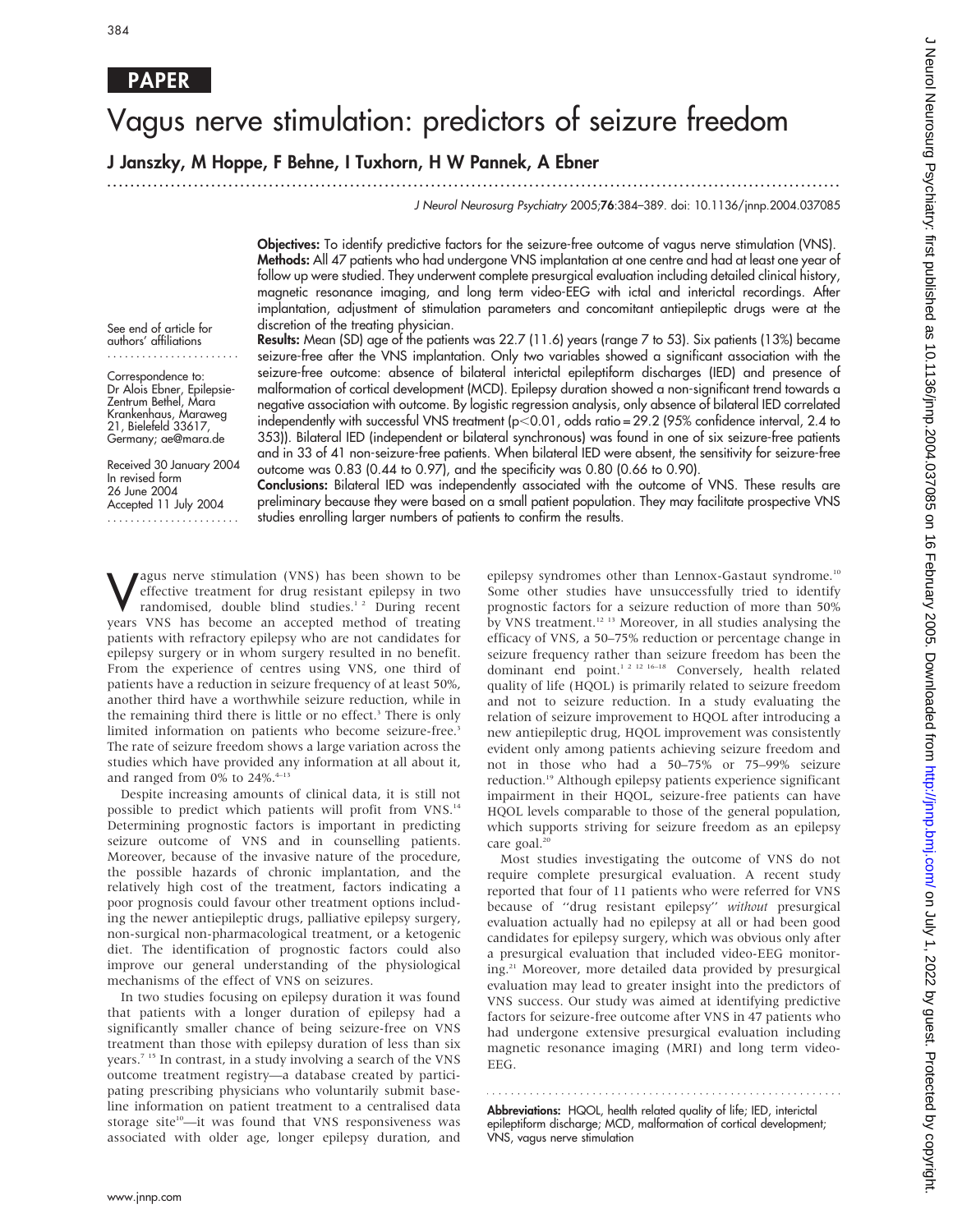| Table 1 General data        |                            |                         |                                |         |  |
|-----------------------------|----------------------------|-------------------------|--------------------------------|---------|--|
|                             | All patients<br>$(n = 47)$ | Seizure-free<br>$(n=6)$ | Non-seizure-free<br>$(n = 41)$ | p Value |  |
| Age at implantation (years) | 22.7 (11.6) (7 to 53)      | 17.5(13.3)              | 23.5(11.2)                     | 0.16    |  |
| Age at onset (years)        | $4.9$ (4.6) (0 to 18)      | 6.0(3.9)                | 4.8(4.7)                       | 0.26    |  |
| Duration of illness (years) | 17.8 (10) (3 to 44)        | 11.5(10.0)              | 18.7(9.7)                      | 0.07    |  |
| Women                       | 25 (53%)                   | $3(50\%)$               | 22 (54%)                       | 1.0     |  |
| Men                         | 22 (47%)                   | $3(50\%)$               | 19 (46%)                       | 1.0     |  |
| Previous epilepsy surgery   | 14 (30%)                   | 1(17%)                  | 13 (32%)                       | 0.65    |  |

#### METHODS Patient selection

For this retrospective study we included all patients in whom

VNS implantation had been carried out in our centre between 1 January 2000 and 31 October 2002, and who had at least one year of follow up. Neither our centre nor our patients had participated in previous double blind randomised studies. All patients were referred to our centre for presurgical evaluation because of chronic drug resistant epilepsy and were selected for VNS on the basis of their prognosis for resective brain surgery. We selected only those patients who had undergone a complete presurgical evaluation including a detailed clinical history, MRI, and long term video-EEG with ictal and interictal recordings.

#### Presurgical evaluation at the epilepsy surgery department of the Bethel epilepsy centre

As the observed variables were based on presurgical evaluation of epileptic patients, we shall describe our protocol briefly. In patients who were to be considered possible candidates for epilepsy surgery, a detailed neurological history was taken. Resistance to first line antiepileptic drugs was evaluated. A high resolution MRI was carried out in all patients. In those with negative MRI, a second and more detailed MRI investigation was undertaken, focusing more on the region where the epileptogenic lesion was thought to be located, based on the presurgical evaluation. (the technical details of MRI investigation are described below). Patients underwent continuous video-EEG monitoring lasting two to 10 days. In all patients except small children, psychiatric and neuropsychological examination and a social assessment were undertaken. Findings of the presurgical evaluation were discussed at a multidisciplinary case conference, where decisions were made about the possibility and type of brain surgery or VNS, and on the need for further investigations.

## Vagus nerve stimulation

Stimulation of the left vagal nerve was carried out using the NCP system (Cyberonics Inc, Houston, Texas, USA). The system and surgical procedure have been described elsewhere previously.6 22 Stimulation was initiated in the immediate postoperative period, using the following parameters: current  $0.25$  mA, frequency 30 Hz, pulse width 500  $\mu$ s, 30 s signal on time, 5 min signal off time. Patients in whom a vagus nerve stimulator had been implanted were usually examined every one to three months. At every follow up visit seizure frequency, seizure type, antiepileptic drug regimen change, and any side effects of the treatment were assessed. On these subsequent visits the current was gradually increased by 0.25 to 0.5 mA per visit until the individual patient's tolerance, seizure freedom, or a maximum of 3.5 mA were reached. The other device parameters usually remained unchanged except for the signal on and off time. Patients who had no seizure reducing effect 0.5 to 1.5 years after implantation by changing the output current were offered the ''rapid cycle mode'' which consisted of on/off periods of 7 s/14 s. No restrictions were placed on changes of the concomitant antiepileptic drug. The adjustment of stimulation parameters and concomitant antiepileptic drug were at the discretion of the treating physician. The patients were also provided with a magnet allowing additional stimulation to be commanded by the patient or a caregiver in the case of an aura or seizure. The magnet output current was programmed at 0.25 mA, higher than the automatically delivered stimulation, with a pulse width of 500  $\mu$ s for a period of 60 seconds.

## Data collection

We investigated the following groups of variables: general data, seizure semiology, EEG and neuroimaging data, and epilepsy syndrome. General data were obtained from the clinical history and medical records. The list of variables is presented in table 1. The variables of seizure semiology were based on video-EEG recordings, while aura, the presence of secondarily generalised tonic-clonic seizures (SGTCS), number of seizure types, and seizure frequency were obtained from the clinical history (see list of variables in table 2). EEG data (table 3) were determined from non-invasive continuous video-EEG monitoring. Preoperative 32–64 channel EEG recordings were used; electrodes were placed according to the 10-10 system,<sup>23</sup> the number of electrodes and their placement being varied individually according to the suspected epileptogenic region and side. The location and

|                          | All patients<br>$(n = 47)$ | Seizure-free<br>$(n=6)$ | Non-seizure-free<br>$(n = 41)$ | p Value |
|--------------------------|----------------------------|-------------------------|--------------------------------|---------|
| Presence of guras        | 26 (55%)                   | $3(50\%)$               | 23 (57%)                       | 1.0     |
| Complex partial seizures | 25 (53%)                   | 3(50%)                  | 22 (54%)                       | 1.0     |
| Tonic seizures           | 21 (45%)                   | 1(17%)                  | 20 (49%)                       | 0.20    |
| Clonic seizures          | 6(13%)                     | 1(17%)                  | 5(12%)                         | 1.0     |
| Myoclonic seizures       | 9(19%)                     | 2 (33%)                 | 7(17%)                         | 0.32    |
| Atypical absences        | 7(15%)                     | 1(17%)                  | 6(14%)                         | 1.0     |
| Secondary generalization | 20 (43%)                   | 1(17%)                  | 19 (46%)                       | 0.22    |
| Seizure frequency        |                            |                         |                                |         |
| >1/d                     | 25 (53%)                   | 4 (67%)                 | 21 (51%)                       | 0.67    |
| One seizure type only    | 27 (57%)                   | 4 (67%)                 | 23 (57%)                       | 1.0     |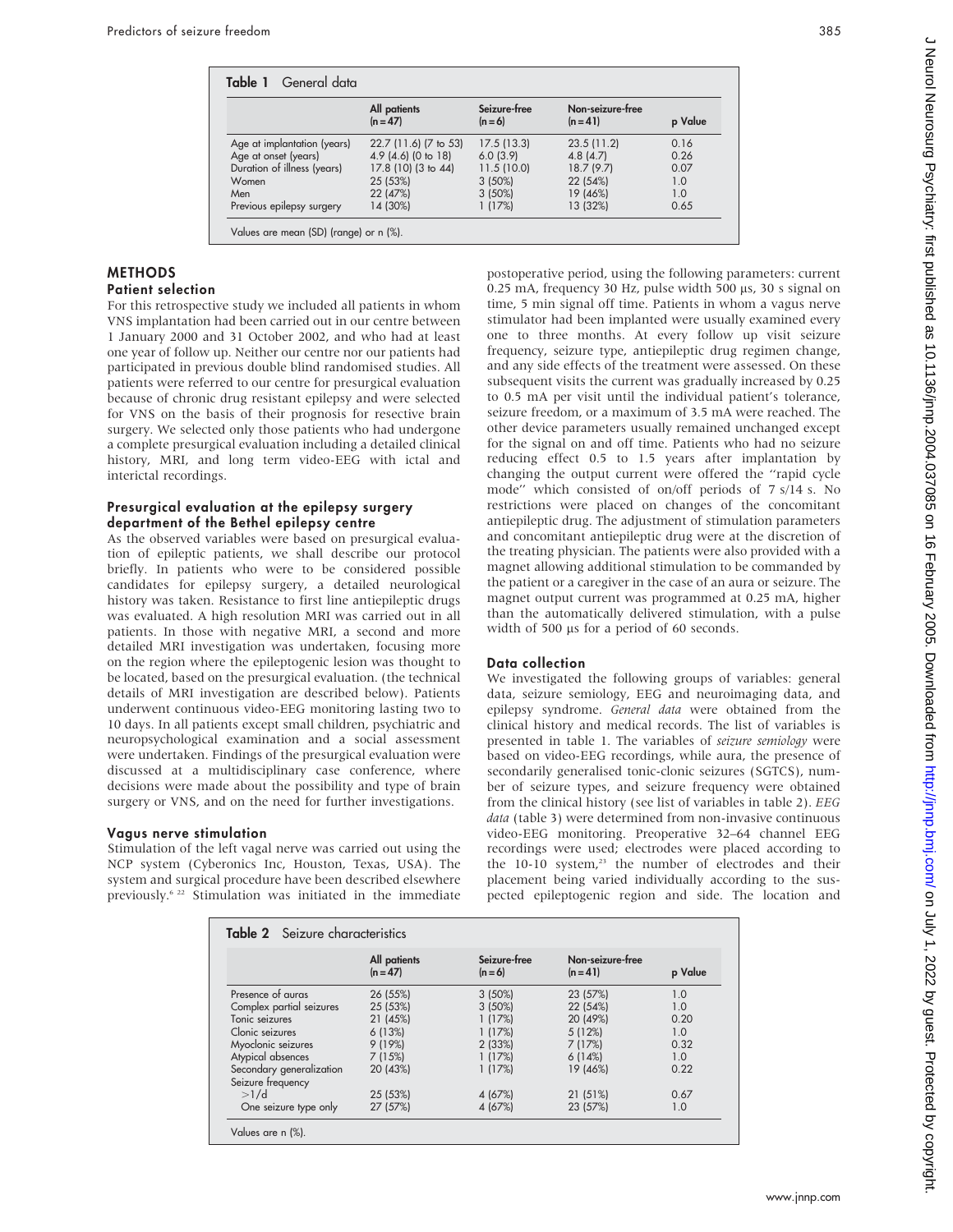|                                       | All patients<br>$(n = 47)$ | Seizure-free<br>$(n=6)$ | Non-seizure-free<br>$(n = 41)$ | p Value |
|---------------------------------------|----------------------------|-------------------------|--------------------------------|---------|
| Non-lateralised seizure pattern       | 15 (32%)                   | $0(0\%)$                | 15 (37%)                       | 0.16    |
| Bilateral independent seizure pattern | 8(17%)                     | $0(0\%)$                | 8(20%)                         | 0.57    |
| Absence of bilateral IED              | 13 (28%)                   | 5 (83%)                 | 8 (20%)                        | 0.004   |
| Bilateral independent IED             | 25 (53%)                   | 1(17%)                  | 24 (59%)                       | 0.08    |
| Generalised/bilateral synchronous IED | 18 (38%)                   | 1(17%)                  | 17(41%)                        | 0.38    |

frequency of interictal epileptiform discharges (IED) were assessed by visual analysis of interictal EEG samples of two minutes duration per hour.

## Structural MRI investigations

MRI scanning was carried out on a 1.5 T scanner equipped with ultra gradients, a standard head coil, and vacuum cushions to reduce patient movement (Siemens Magnetom Symphony, Erlangen, Germany). The MRI investigation for epilepsy consisted of coronal and axial FLAIR datasets (time of repetition  $(TR) = 9000$  ms, time of echo  $(TE) = 110$  ms, inversion time  $(TI) = 2500$  ms, slice thickness 5 mm, field of view (FOV)  $201 \times 230$ , matrix  $220 \times 256$ ); coronal proton density and T2 weighted images (TR =  $3075$  ms, TE =  $14/85$ ) ms, slice thickness 5 mm, FOV 201 $\times$ 230, matrix 210 $\times$ 256); axial T2 weighted images (TR = 5401 ms, TE = 90 ms, slice thickness 5 mm, FOV 230 $\times$ 230, matrix 270 $\times$ 512); and a T1 weighted coronal three dimensional sequence (MPRAGE,  $TR = 11.1$  ms,  $TE = 4.3$  ms, slice thickness 1.5 mm, FOV  $201\times230$  mm, matrix  $224\times256$ ). T2 relaxometry or proton MR spectroscopy was undertaken in many patients; however, the results of these investigations were not evaluated in the present study.

#### Outcome assessment

Outcome was assessed at regular postoperative visits. We only evaluated the seizure outcome, and psychiatric, social, and neuropsychological outcomes were ignored. For this study we divided the patients into the two categories, seizurefree and non-seizure-free. Patients who had non-disabling auras exclusively were considered to be seizure-free. Seizure freedom was defined if the patient was seizure-free more than three months before the last postoperative visit. If seizures reappeared in an initially seizure-free patient, the outcome was defined as non-seizure-free.

#### Statistical methods

For the single predictive variable analyses using categorical variables,  $\chi^2$ , Fisher's exact, and binomial tests were used. The Mann–Whitney U test was employed for comparisons of continuous variables. The non-parametric tests were used because variables were not distributed normally. To identify which variables could predict the outcome independently, we carried out a logistic regression for variables showing a significant effect in single predictive variable analyses. Two tailed error probabilities smaller than  $p<0.05$  were considered significant.

#### RESULTS

Three patients were excluded because they had no video-EEG monitoring before VNS implantation and 47 patients met the inclusion criteria (25 women and 22 men). Their mean (SD) age was 22.7 (11.6) years (range 7 to 53). Mean age at disease onset was 4.9 (4.6) years (range 0 to 18). Fourteen patients had previously had unsuccessful epilepsy surgery. Table 2 presents the seizure characteristics of the patient population. Complex partial seizures were the most common seizure type. Secondary generalisation of seizures was present in 43%. Table 3 shows the EEG data. In 72% of patients, bilateral independent or bilateral synchronous IED were present. Table 4 shows the MRI data. In 26% of the patients no structural abnormalities were detected. The most common abnormalities were malformations of cortical development (MCD), occurring in 34% of patients, while hippocampal sclerosis was present in 11%; perinatal stroke, tuberous sclerosis, and hypothalamic hamartoma occurred in 6% of the patients. Most patients had extratemporal focal epilepsy (see table 5).

Six of 47 patients (13%) became seizure-free after the VNS implantation. None of the three patients who were previously excluded owing to lack of video-EEG monitoring became seizure-free. The mean (SD) follow up time was 22 (7) months (range 12 months to 3 years). In the seizure-free patients, the mean follow up time was 27 (5) months; in the non-seizure-free it was 21 (7) months. This difference showed a non-significant trend ( $p = 0.08$ ). In the seizurefree patients the mean current output was 1.5 (0.6) mA (range 0.5 to 2); in non-seizure-free patients it was 1.9 (0.6) mA (range 0.75 to 3.5),  $p = 0.3$ . At the time of the evaluation, all the six seizure-free patients had been seizure-free for more than six months (mean 11 months, range 6 to 20). There were no patients who initially became seizure-free (that is, more than three months of seizure freedom) and later experienced a seizure recurrence. The time for achieving seizure freedom ranged from 0 to 21 months (mean 16 months).

In 23 patients, we changed the standard cycle parameters to rapid cycle parameters and three became seizure-free;

|                                                | All patients<br>$(n = 47)$ | Seizure-free<br>$(n=6)$ | Non-seizure-free<br>$(n = 41)$ | p Value |
|------------------------------------------------|----------------------------|-------------------------|--------------------------------|---------|
| No detectable pathology on MRI                 | 12 (26%)                   | 1(17%)                  | 11(27%)                        | 1.0     |
| Hippocampal sclerosis                          | $5(11\%)$                  | 1(17%)                  | 4 (10%)                        | 0.51    |
| Malformations of cortical development 16 (34%) |                            | 5 (83%)                 | 11(27%)                        | 0.013   |
| Perinatal stroke                               | 3(6%)                      | $0(0\%)$                | 3(7%)                          | 1.0     |
| Tuberous sclerosis                             | 3(6%)                      | $0(0\%)$                | 3(7%)                          | 1.0     |
| Hypothalamic hamartoma                         | 3(6%)                      | $0(0\%)$                | 3(7%)                          | 1.0     |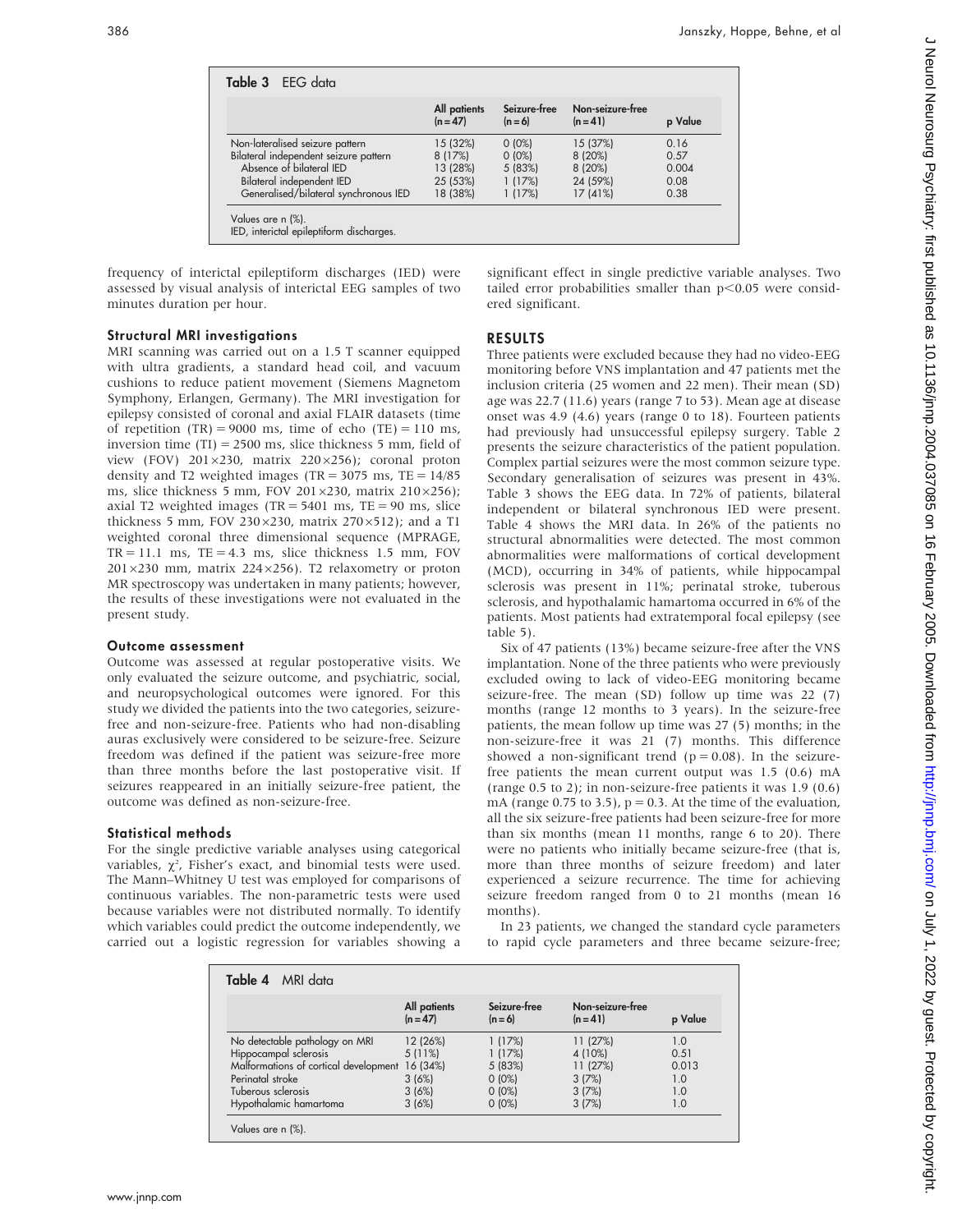| Table 5 Epilepsy syndrome                                        |                            |                         |                                |            |
|------------------------------------------------------------------|----------------------------|-------------------------|--------------------------------|------------|
|                                                                  | All patients<br>$(n = 47)$ | Seizure-free<br>$(n=6)$ | Non-seizure-free<br>$(n = 41)$ | p Value    |
| Temporal lobe epilepsy                                           | 12 (26%)                   | 2(33%)                  | 10(24%)                        | 0.63       |
| Extratemporal focal epilepsy<br>Symptomatic generalised epilepsy | 31 (66%)<br>4 (9%)         | 4 (67%)<br>$0(0\%)$     | 27 (66%)<br>4 (10%)            | 1.0<br>1.0 |

three of the 24 patients who did not receive rapid cycle stimuli also became seizure-free  $(p = 1.0)$ .

#### Single predictive variable analyses

Only two variables showed a significant association with the seizure-free outcome (see tables 1–5): absence of bilateral IED and presence of MCD. Concerning the absence of bilateral IED, the sensitivity for a seizure-free outcome was 0.83 (95% confidence interval (CI), 0.44 to 0.97); while the specificity was 0.8 (0.66 to 0.9). In the case of MCD, the sensitivity for a seizure-free outcome was 0.83 (0.44 to 0.97), while the specificity was 0.73 (0.58 to 0.84). The duration of illness showed a non-significant trend towards a negative association with outcome. It is important to note that owing to the relatively small number of patients the sensitivity and specificity data provide only limited information, and further data will be needed to get really reliable estimates.

#### The possible effect of new antiepileptic drug

During the follow up, new antiepileptic drugs were added in 11 patients (23%)—in two of six patients who became seizure-free and in nine of the remaining patients ( $p = 0.6$ ). In both seizure-free patients, the new add-on antiepileptic drug was levetiracetam. In the first case, the 35 year old male patient was initially seizure-free on 0.75 mA current output during VNS. Two months later the seizures returned and increasing the current output resulted in no further benefit. Levetiracetam was added and the patient then became seizure-free. In the second case, the nine year old girl suffering from intractable temporal lobe epilepsy had a  $>50\%$ seizure reduction during VNS treatment with the standard cycle mode. After introduction of a rapid cycle mode, a slight further improvement was seen. One year later, however, there was no more change in the seizure situation; thus levetiracetam was added as a new antiepileptic drug and this resulted in seizure freedom. Conversely, there were four other patients who did not become seizure-free and who received levetiracetam as a new antiepileptic drug. The possible positive effect of the newly introduced levetiracetam on the seizure-free outcome was not significant ( $p = 0.16$ ).

Concerning those 35 patients in whom MRI abnormalities were visualised, seven had bilateral abnormalities and none became seizure-free, while five of the remaining 28 patients with unilateral pathology became seizure-free (table 4). This difference, however, was not statistically significant  $(p = 0.6)$ . Of those 28 patients with unilateral pathology on MRI, four of 14 patients with left sided and one of 14 with right sided abnormalities achieved seizure freedom ( $p = 0.3$ ).

## Independence of variables and logistic regression analysis

Stepwise logistic regression was undertaken to investigate the two factors that were found to be significant in single predictive variable analyses. Only the absence of bilateral IED correlated independently with successful VNS treatment (p<0.01, odds ratio 29.2 (95% CI, 2.4 to 353); the presence of MCD did not.

## **DISCUSSION**

In our study, the absence of bilateral spike focus and malformation of cortical development on MRI were associated with successful VNS treatment according to the single predictive variable analysis. However, logistic regression analysis showed that only the absence of bilateral interictal epileptiform discharges was independently associated with the outcome of VNS; the presence of cortical malformations was not. Age at epilepsy onset, duration of epilepsy, seizure type, seizure frequency, epilepsy syndrome, or other MRI abnormalities showed no significant association with the outcome of VNS treatment. However, our patient population was relatively small, so some infrequent clinical phenomena might have had no chance of reaching statistical significance. Interestingly, our results are in agreement with epilepsy surgery studies showing that EEG is a reliable tool for assessing outcome prognosis.24–27

Some studies have shown that patients with bitemporal epilepsy (such as bitemporal independent seizure onset in one patient) may benefit from VNS treatment; however, no seizure-free patients were reported.<sup>28 29</sup> In our study, none of the patients who had bilateral independent seizures became seizure-free. However, this result was not statistically significant (table 3). Conversely, we found that the absence of bilateral (independent and bilateral synchronous) IED showed an association with a favourable outcome of VNS treatment. Interestingly, absence of bilateral IED is also a good prognostic factor for resective epilepsy surgery according to previous studies. Bilateral independent IED are associated with worse surgical outcome after temporal lobectomy compared with unitemporal spike foci.<sup>24 25</sup> The reason for this could be that they represent an extended epileptogenic region or a greater epileptogenicity, as they are more often associated not only with a worse surgical outcome but also with bilateral seizure onset zone, bilateral seizure propagation, and greater seizure frequency.<sup>30 31</sup> Some studies have found that patients with generalised epilepsies (which are typically associated with generalised IED) may obtain some benefit from VNS treatment, although seizure freedom was infrequently reported.<sup>8 9 11 12 32 33</sup> On the other hand, Labar found that Lennox-Gastaut syndrome might be associated with unresponsiveness to VNS treatment.<sup>10</sup>

Although only four of our patients had symptomatic generalised epilepsy, generalised IED occurred in 14 other patients with focal epilepsy. Generalised (bilateral synchronous) IED in focal epilepsy is termed secondary bilateral synchrony.<sup>34</sup> Some studies found them related to worse surgical outcome in frontal<sup>26</sup> and temporal<sup>35</sup> <sup>36</sup> epilepsy. The pathomechanism of bilateral synchronous IED in focal epilepsy is not clear, but it is likely that discharges from the primary focus spread through the thalamus or through the corpus callosum to the corresponding contralateral area, producing a nearly synchronised discharge.<sup>37</sup> <sup>38</sup> An alternative explanation is that bilateral synchronous IED arise from an interaction of multiple active foci.<sup>39</sup> Our findings of a correlation between lack of bilateral (independent and dependent) IED and favourable VNS outcome support the assumption that bilateral IED represent a higher degree of epileptogenicity.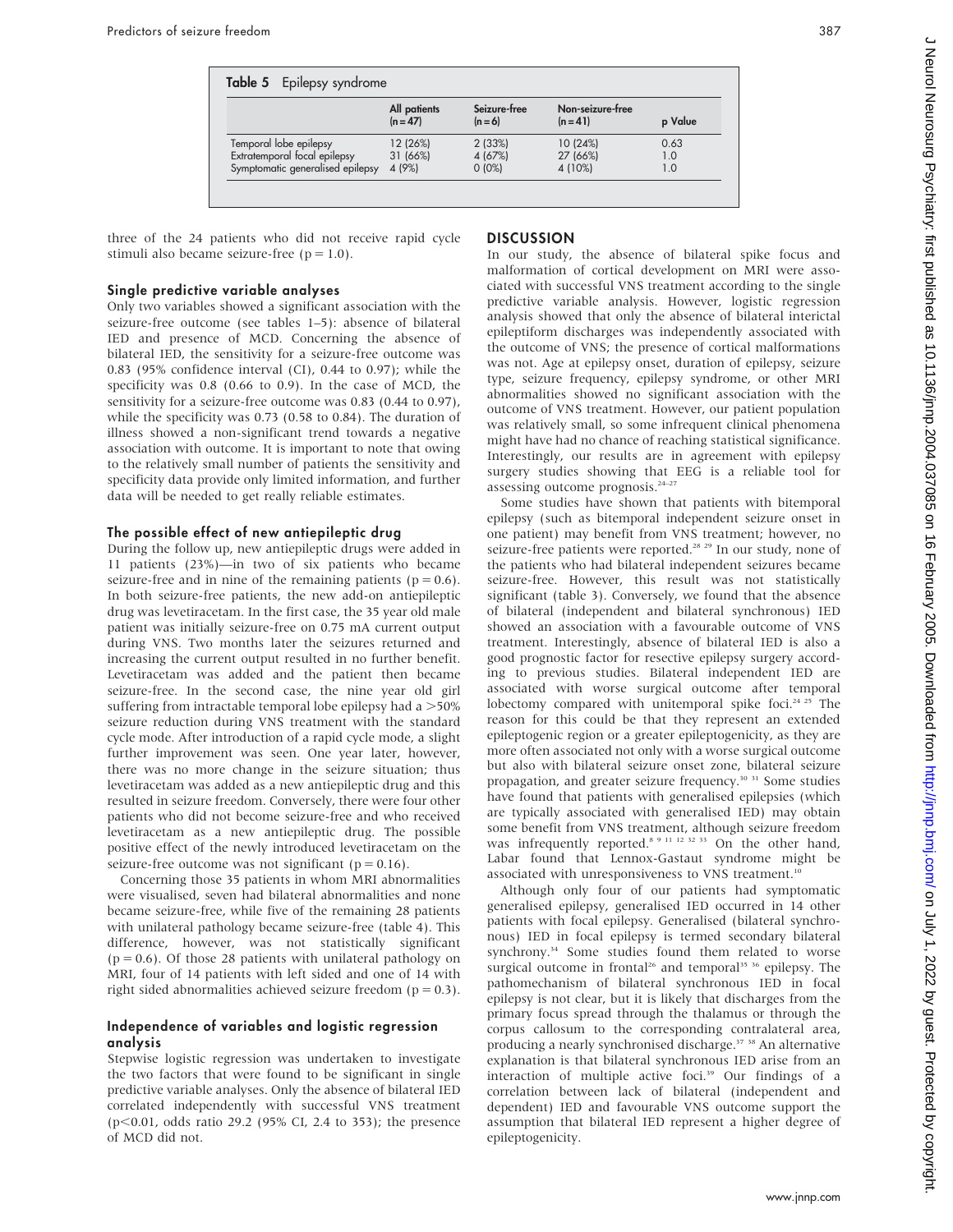Two large multicentre studies showed that patients with a long duration of epilepsy had less chance of being seizurefree on VNS treatment.<sup>7 15</sup> On the other hand, another study found that VNS responsiveness was associated with a longer duration of epilepsy.<sup>10</sup> Although the epilepsy duration in our study showed no significant influence on the outcome, we found a non-significant trend towards a negative association between longer illness duration and VNS outcome.

One may speculate that the intrinsic epileptogenicity of MCD—which is accompanied by altered functional properties<sup>40 41</sup> different from other epileptogenic lesions—might be associated with altered pharmacology or response to VNS. In the single predictive variable analyses, we found that the presence of MCD was associated with favourable VNS outcome; however, the logistic regression analysis did not confirm this result.

A relatively large number of our patients became seizurefree compared with other studies in this field. One explanation for this may be that the outcome results of long term and open VNS studies have tended to be better than in controlled and short term investigations. $3-13$  Another possibility is that there was a large number of patients with lesional epilepsy in our study compared with other studies. This might explain the better outcome. Indeed, abnormal MRI predicts a better outcome in epilepsy surgery.<sup>24 26</sup> Conversely, the epilepsies with most frequent aetiologies found in our study, such as MCD and hippocampal sclerosis, are poorly controlled by antiepileptic drugs compared with epilepsies with normal MRI findings.<sup>42</sup>

In two patients, seizure freedom was achieved after introducing levetiracetam. In both patients the VNS initially resulted in a benefit (the first patient had  $>50\%$  seizure reduction, the second a two month initial seizure freedom), but final seizure freedom was only achieved directly after the introduction of levetiracetam. The possible positive effect of the newly introduced drug levetiracetam on seizure-free outcome was not significant owing to the limited statistical power of this study, which precluded adequate analysis of the effect of new antiepileptic drugs. In another reported patient receiving VNS treatment, seizure freedom occurred after adding lamotrigin.<sup>5</sup> Further studies are required to determine whether there are some specific VNS antiepileptic drug synergistic effects.

Our results may have been influenced by the fact that there were no restrictions on changes in concomitant antiepileptic drugs, and adjustments of concomitant drugs were at the discretion of the treating physician. This is one of the limitations of our study. Conversely, in long term outcome studies it is impossible to stabilise the antiepileptic drug regime. This is true for long term studies investigating surgical<sup>43 44</sup> or  $VNS<sup>5</sup>$ <sup>13 15</sup> outcomes. Fixing the antiepileptic regimen would not only be a clinical but also a theoretical failure because it would have resulted in excluding patients who needed a change in their antiepileptic drug treatment. The effectiveness of VNS, however, improves over time.<sup>3</sup> Thus some patients with long term improvement would have been excluded. The way to address this issue is to compare a group of patients receiving medical treatment only with a group of VNS patients, as was done in the study that proved the effectiveness of temporal lobectomy.45 The retrospective nature of our study, however, did not make it possible to include such a control group.

Our results are preliminary because they were based on a relatively small patient population. However, with respect to other single centre VNS studies, only one included more patients with long term outcome data.<sup>12</sup> The relatively small number of patients resulted in limited statistical power. Thus some variables such as bilateral independent seizure pattern (table 3), tuberous sclerosis, perinatal stroke, or

hypothalamic hamartoma (table 4) did not occur with a great enough frequency to reach statistical significance, although all of these occurred only in non-seizure-free patients. Our study may facilitate other prospective investigations enrolling larger numbers of patients.

#### ACKNOWLEDGEMENTS

This work was supported by a grant from the Deutsche Forschungsgemeinschaft (DFG-Eb 111/2-2)

#### Authors' affiliations .....................

J Janszky, M Hoppe, F Behne, I Tuxhorn, H W Pannek, A Ebner, Bethel Epilepsy Centre, Bielefeld, Germany

Competing interests: none declared

#### **REFERENCES**

- 1 Handfort A, DeGiorgio CM, Schachter SC, et al. Vagus nerve stimulation therapy for partial-onset seizures. A randomized active-control trial. Neurology 1998;51:48–55.
- 2 Ben-Menachem E, Manon-Espaillat R, Ristanovic R, et al. Vagus nerve stimulation for treatment of partial seizures. 1. A controlled study of effect on seizures. Epilepsia 1994;35:616-26.
- 3 Boon P, Vonck K, Reuck J, et al. Vagus nerve stimulation for refractory
- epilepsy. *Seizure* 2001;1**0**:448–55.<br>4 Mur**phy JV**, Torkelson R, Dowler I, *et al.* Vagal nerve stimulation in refractory epilepsy. The first 100 patients receiving vagal nerve stimulation at a pediatric<br>epilepsy center. Arch Pediatr Adolesc Med 2003;**157**:560–4.
- 5 Vonck K, Boon P, D'Havé M, et al. Long-term results of vagus nerve stimulation in refractory epilepsy. Seizure 1999;8:328–34.
- 6 Uthman BM, Wilder BJ, Penry JK, et al. Treatment of epilepsy by stimulation of the vagal nerve. Neurology 1993;43:1338–45.
- 7 Helmers SL, Griesemer DA, Dean JC, et al. Observations on the use of vagus nerve stimulation earlier in the course of pharmacoresistant epilepsy: patients with seizure for six years or less. Neurologist 2003;9:160–4.
- 8 Lundgren J, Amark P, Blennow G, et al. Vagus nerve stimulation in 16 children with refractory epilepsy. Epilepsia 1998;39:809–13.
- 9 Labar D, Murphy J, Tecoma E, E VNS Study group. Vagus nerve stimulation for medication-resistant generalized epilepsy. Neurology 1999;52:1510–15.
- 10 Labar D. Vagus nerve stimulation for 1 year in 269 patients on unchanged antiepileptic drugs. Seizure 2004;13:392–8. 11 Frost M, Gates J, Helmers SL. Vagus nerve stimulation in children with
- refractory seizures associated with Lennox-Gastaut syndrome. Epilepsia 2001;42:1148–52.
- 12 Scherrmann J, Hoppe C, Kral T, et al. Vagus nerve stimulation. Clinical experience in a large patient series. J Clin Neurophysiol 2001;18:408–14.
- 13 Nakken KO, Henriksen O, Roste GK, et al. Vagal nerve stimulation the Norwegian experience. Seizure 2003;12:37–41.
- 14 Schachter SC. Vagus nerve stimulation therapy summary five years after FDA approval. Neurology 2002;59(suppl 4):S15-20.
- 15 Ranfroe JB, Wheless JW. Earlier use of adjunctive vagus nerve stimulation for refractory epilepsy. Neurology 2002;59(suppl 4):S26–30.
- 16 DeGiorgio CM, Schachter SC, Handforth A, et al. Prospective long-term study of vagus nerve stimulation for the treatment of refractory seizures. Epilepsia 2000;41:1195–2000.
- 17 George R, Salinsky M, Kuzniecky R, et al. Vagus nerve stimulation for treatment of partial seizures. 3. Long-term follow-up on first 67 patients exiting a controlled study. Epilepsia 1994;35:637–43.
- 18 Ben-Menachem M, Hellström K, Waldton C, et al. Evaluation of refractory<br>epilepsy treated with vagus nerve stimulation for up to 5 years. Neurology 1999;52:1265–7.
- 19 Birbeck GL, Hays RD, Cui X, et al. Seizure reduction and quality of life improvements in people with epilepsy. Epilepsia 2002;43:535–8.
- 20 Leidy NK, Elixhauser A, Vickerey B, et al. Seizure frequency and the healthrelated quality of life of adults with epilepsy. Neurology 1999;53:162-6.
- 21 Attarian H, Dowling J, Carter J, et al. Video EEG monitoring prior to vagal nerve stimulation implantation. Neurology 2003;61:402–3.
- 22 Landy HJ, Ramsay RE, Slater J, et al. Vagus nerve stimulation for complex partial seizures: surgical technique, safety and efficacy. J Neurosurg 1993;78:26–31.
- 23 **American electroencephalographic society**. Guideline for standard electrode<br>position nomenclature. *J Clin Neurophysiol* 1994;11:111–13.<br>24 **Radhakrishnan K**, So EL, Silbert PL, *et al.* Predictors of outcome of anteri
- temporal lobectomy for intractable epilepsy a multivariate study. Neurology 1998;51:465–71.
- 25 Schulz R, Lüders HO, Hoppe M, et al. Interictal EEG and ictal scalp EEG propagation are highly predictive of surgical outcome in mesial temporal lobe epilepsy. Epilepsia 2000;41:564–70.
- 26 Janszky J, Jokeit H, Schulz R, et al. EEG predicts surgical outcome in lesional frontal lobe epilepsy. Neurology 2000;54:1470–6.
- 27 Degen R, Ebner A, Lahl R, et al. MRI and EEG findings in surgically treated patients with partial seizures due to neuronal migration disorders, their relations to each other and to surgery outcome. Acta Neurol Scand 2003;108:309–18.